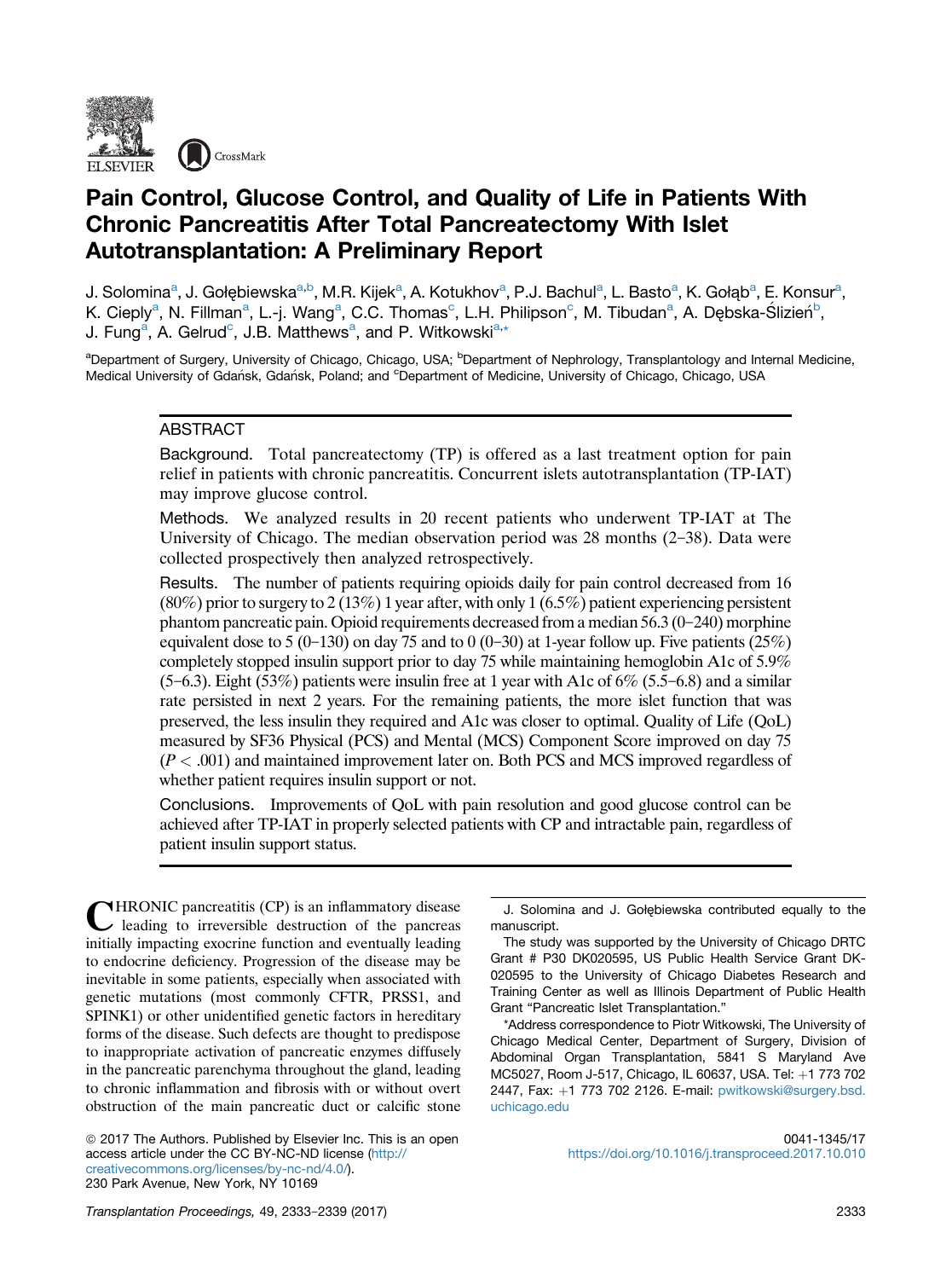formation. The most prominent symptom of CP is recurrent or persistent epigastric pain, which is present in up to 90% of patients and often is intractable to pharmacologic intervention [\[1\]](#page-6-0). Constant pain was shown to be the strongest predictor of poor quality of life (QoL) and disability among all complications of CP [\[1\].](#page-6-0) Treatment options include pain control with narcotic administration, low fat diet, pancreatic enzyme supplements, endoscopic and surgical pancreatic duct drainage procedures, and nerve blocks. In the setting of "large-duct" disease, in which the main pancreatic duct becomes dilated due to downstream stricture formation and intraductal stone burden, drainage procedures such as lateral pancreaticojejunostomy may achieve at least temporary pain relief in about 80%. Limited pancreatic resection (eg, pancreaticoduodenectomy) may be offered to patients who demonstrate focal inflammatory disease. In other situations, the role of surgical therapy is more controversial. Patients without a dilated main pancreatic duct or dominant focus of inflammation do not have an obvious surgical target for drainage or resection. Others may have failed prior surgical or endoscopic intervention or have hereditary or genetic factors that predispose to more diffuse organ involvement, an aggressive clinical course, or an increased risk of malignant degeneration. Total pancreatectomy (TP) may be offered but has traditionally been viewed as an option of last resort because of the potential for difficult-to-control insulin-dependent diabetes. The first reports in 1977 of islet autotransplantation suggested it was possible to maintain islet cell function and decrease postoperative insulin requirements after TP [\[2\]](#page-6-0). In subsequent reports from an increasing number of experienced centers, particularly over the past 15 to 20 years, TP with islet autotransplantation (TP-IAT) has become an accepted option for appropriately selected patients with intractable pain, allowing not only improved glucose control but also restoration of QoL  $[3-6]$  $[3-6]$ . The aim of this study was to assess pain, glucose control, and QoL outcomes following TP-IAT in a recent group of patients who underwent this procedure at the University of Chicago Medicine.

## MATERIALS AND METHODS Study Design

To assess the results of TP-IAT, we collected prospective data including surgical technique details, amount of islet mass infused, postoperative complications, insulin use, glycemic control, opioid use, and QoL. We then analyzed these data retrospectively. Data were assessed at different time points including baseline prior to surgery, day 75, and 1 and 2 years after TP-IAT. The study was approved by the University of Chicago Institutional Review Board and conducted in accordance with the principles endorsed by the Declaration of Helsinki. All participants provided written informed consent.

## Patient Selection

The diagnosis of CP was based on a clinical course of recurrent or persistent abdominal pain consistent with chronic pancreatic inflammation as evidenced by clinical history, laboratory tests, imaging, and endoscopy. A multidisciplinary team assessed and selected patients for TP-IAT based on the refractory nature of the pancreatic pain and the lack of appropriate alternative medical, endoscopic, or other surgical options. Those with active alcohol addiction or without sufficient support to follow the complex postoperative regimen were excluded from consideration for this surgical intervention.

### Surgical Technique

Open TP was performed with excision of the duodenum. The spleen was spared if possible, using the Warshaw technique. To minimize ischemia to the islet tissue, splenic and gastroduodenal arteries as well as the splenic vein were preserved until final excision [\[3,4\]](#page-6-0). Continuity of the gastrointestinal tract was re-established by hepaticojejunostomy and gastrojejunostomy. Patients remained intubated in the operating room until islets were ready for infusion. The portal vein was cannulated under direct vision through the open abdominal wound. Islets were infused under gravity, suspended in the transplant solution containing 5% albumin and 70 U heparin per kilogram of patient body weight. Portal pressure was monitored during the infusion. Subsequently, the abdomen was closed, and the patient was extubated and taken to the intensive care unit. All patients were treated by continuous insulin infusion for at the least the first 48 hours postoperatively, and then transitioned to long-acting and sliding scale insulin.

#### Islet Isolation

The excised pancreas was immediately preserved with cold preservation solution SPS1 (Organ Recovery System, Chicago, Ill, United States) via the splenic artery and cannulated via pancreatic duct prior to transport to the University of Chicago Good Manufacturing Practice facility for further processing. Islets were isolated using the Ricordi method with a standard semiautomated procedure. Islet purification was performed only if necessary for high tissue volume of over 20 mL.

## Pain Assessment

After surgery, patients were encouraged to wean off opioids and transition to alternative medications under the guidance of pain management specialists. Level of pain was assessed prior to the procedure, on day 75, and at 1-year follow-up visit based on opioid dose requirements standardized as morphine equivalent dose (MED) calculated with an online tool [\[7\].](#page-6-0) We recorded the need for periodic vs daily opioid use as well as type and location of the discomfort. Pain with the same characteristics and location as prior to the surgery was defined as phantom pancreatic pain. Discomfort with new characteristics and location was recorded as "wound or hernia related" for superficial abdominal location or "other" when related to other medical problems.

#### QoL Assessment

Patients' QoL was assessed using the Short Form (SF)-36 Health Survey [\[8\].](#page-6-0) This is comprised of 36 questions that measure 8 domains (physical role, emotional role, physical function, social function, mental health, vitality, bodily pain, and general health). It can be abridged into the physical component summary (PCS) and mental component summary (MCS) scores. We choose to apply only PCS and MCS analysis for the purpose of this preliminary report.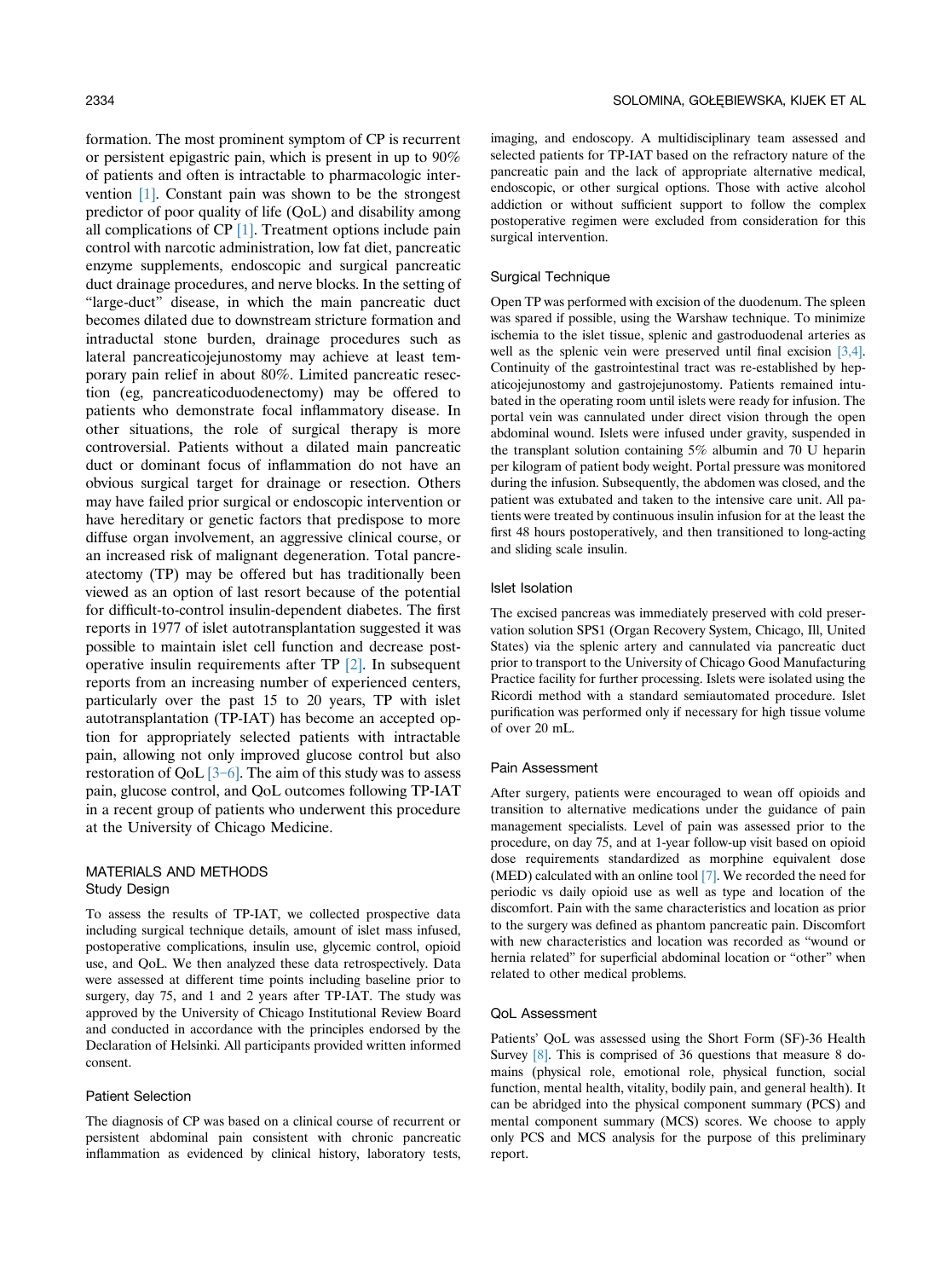Table 1. Baseline Characteristics of the 20 Patients Undergoing TP-IAT

|                                                               | n       | %              |
|---------------------------------------------------------------|---------|----------------|
| Etiology                                                      |         |                |
| Genetic mutation (SPINK1,                                     | 8       | 40             |
| PRSS1, CFTR)                                                  |         |                |
| Other hereditary                                              | 5       | 25             |
| Pancreas divisum                                              | 3       | 15             |
| Autoimmune                                                    | 1       | 5              |
| Other                                                         | 3       | 15             |
| Sex (M/F)                                                     | 7/13    | 35/65          |
|                                                               | Median  | Range          |
| Age at diagnosis, y                                           | 23      | $17 - 38$      |
| Age at TP-IAT, y                                              | 41      | $15 - 60$      |
| BMI at TP-IAT, kg/m <sup>2</sup>                              | 26.4    | $22.3 - 30.8$  |
| Duration of diagnosed pancreatitis, y                         | 8.5     | $1 - 16$       |
| Number of prior ERCP-stent and/or<br>pancreatic surgery       | 5       | $3 - 8$        |
| Number of acute pancreatitis<br>episodes during previous year | 5       | $3 - 7$        |
| Islet mass transplanted                                       |         |                |
| Total islet equivalent (IEQ)                                  | 228,500 | 72,500-379,000 |
| IEQ/kg body weight                                            | 2980    | 681-5229       |

Abbreviations: BMI, body mass index; CFTR, cystic fibrosis transmembrane conductance regulator; ERCP, endoscopic retrograde cholangiopancreatography; IEQ, islet equivalents; PRSS1, protease serine 1; SPINK1, serine protease inhibitor Kazal type 1; TP-IAT, total pancreatectomy with islet autotransplant.

#### Glycemic Control

Glycemic control was assessed prior to TP-IAT, at day 75, and at 1 and 2-year follow-up visits. Patient blood glucose and insulin diary were reviewed and serum A1c was collected.

#### Statistical Analysis

Descriptive statistics are expressed as mean  $\pm$  standard deviation or median with interquartile range (IQR) as appropriate. Data was tested for normality. The Spearman rank order correlation coefficient was used to explore the relationship between indices. To assess the significance of changes of the repeated measures we used Wilcoxon signed-rank test (2 measurements) or Friedman analysis of variance with a post hoc test (3 or more measurements). A P value of less than .05 was considered statistically significant. The statistical analyses were performed using the Statistica 12.0 (StatSoft, Poland).

## **RESULTS Demographics**

The analysis involves 20 of the most recent patients to undergo TP-IAT at the University of Chicago Medicine. Median age of the patients was  $41$  (range  $15-60$ ). There were 13 (65%) women and 7 (35%) men including 3 teenagers (ages 15, 16, and 17).

The median observation period was  $28$  months (range  $2-38$ ) months). All 20 patients completed day 75 follow-up visit, 15 patients completed 1-year follow-up, and 9 of them completed 2-year follow-up. Prior to surgery, 11 (55%) patients required pancreatic enzyme supplementation; despite that 6 (20%) of

Eight (40%) patients had recognized genetic mutations or variations in CFTR, PRSS1, or SPINK1. Patients had chronic pancreatitis diagnosed an average of 8.5 years prior to  $TP$ -IAT (range 1–16 years). The detailed baseline characteristics of the study group including previous treatments are presented in Table 1.

#### Surgical Procedure and Postoperative Complications

Median duration of the surgical procedure including waiting time for islet processing and intraoperative infusion was 9.5 hours (range  $8.0-11.5$ ). Median islet mass infused was  $228,500$ islet equivalents (IEQ) (range  $72,500-379,000$ ), and  $2980$  islet equivalents per patient's body weight in kilograms (IEQ/kg) (range  $681-5229$  IEQ/kg). Eight (40%) patients experienced short- or long-term postoperative complications, including fungemia (n = 1), gastrointestinal bleeding (n = 1), incisional hernia (n = 4), bowel fistula (n = 1), and wound infection (n = 3). Additionally, 2 patients developed portal vein thrombosis related to intraportal islet infusion. Partial vein thrombosis resolved completely after anticoagulation in 1 patient. Total vein thrombosis in another patient required thrombectomy with thrombolysis and transjugular intrahepatic portosystemic shunt. Periodic steatorrhea requiring adjustment of enzyme supplementation and was observed in 5 (25%) patients postoperatively. No mortality was observed.

#### Pain

Decreasing opioid consumption reflected alleviation of pain after the procedure. Prior to TP-IAT, 17 patients (85%) required opioids for pain control, including 16 (80%) daily and 1 (5%) periodically [\(Fig 1A](#page-3-0)). On day 75, only 3 (15%) individuals still required opioids daily but only one of them due to phantom pancreatic pain  $(Fig 1B)$  $(Fig 1B)$  $(Fig 1B)$ . At the same point, the other 5 (25%) patients used opioids only occasionally [\(Fig 1A](#page-3-0)). At 1-year follow-up, phantom pancreatic pain persisted in the same patient. The remaining 3 individuals complained of a new type of pain related to abdominal hernia or other comorbidities ([Fig 1](#page-3-0)B). Prior to the surgery, our patient population required opioids in a median dose of 56.3 MED (IQR 24.2-139.5) [\(Fig 1](#page-3-0)C). On day 75, MED was significantly decreased to 5 (IQR  $0-23$ ) and further to  $0$  (IQR 0-10) at 1-year follow-up [\(Fig 1](#page-3-0)C). The decrease in opioid consumption became statistically significant during the first follow-up visit on day 75 and persisted throughout the whole study period ( $P < .001$ ).

## Blood Glucose Control

The main goal of islet transplantation after TP is to provide patients with their own beta-cell mass, allowing easier blood glucose management with lower insulin requirements. In the long term, this may decrease the chance for a brittle form of diabetes with uncontrolled hypo- and hyperglycemia. Two (10%) of our patients required insulin support prior to the procedure, indicating end-stage destruction of the pancreatic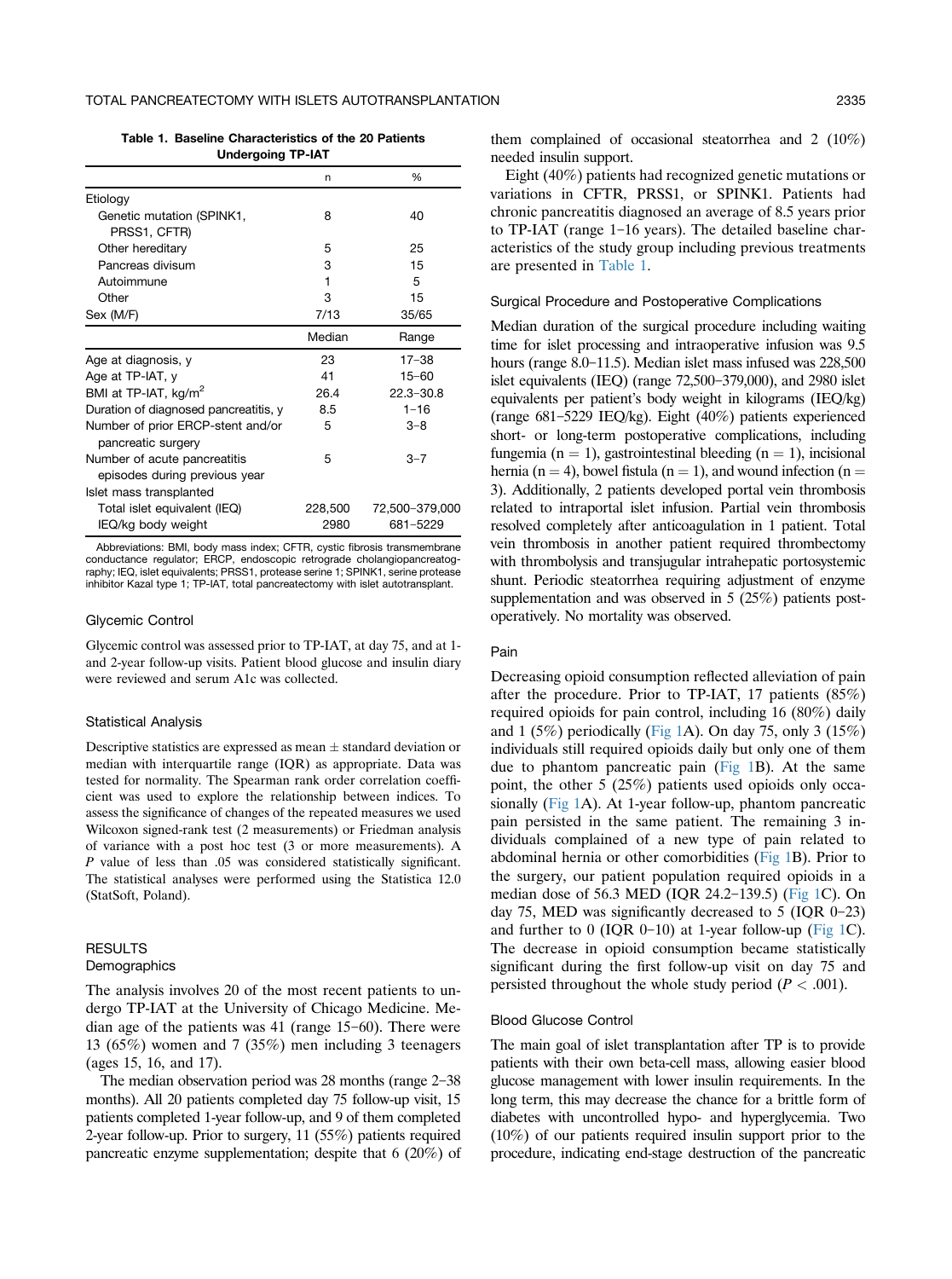<span id="page-3-0"></span>

Fig 1. Pain control. (A) Daily versus periodical opioid use. Prior to TP-IAT, 17 (85%) patients required opioids for pain control, including 16 (80%) daily and 1 (5%) periodically. (B) Location of pain treated with opioids. Prior to surgery, patients required opioids due to pain related to chronic pancreatitis. On day 75 and at 1-year follow-up, only 1 (5%) patient reported phantom pancreatic pain, whereas other patients required opioids due other type of pain. (C) Opioid dose expressed by MED recorded in the study population (n = 20). Figure depicts significant drop of MED from 56.3 (IQR 24-139) prior to surgery to 5 (IQR 0-23) on day 75 and further to 0 (IQR 0-10) at 1-year follow-up. The decrease in opioid consumption became statistically significant during the first follow-up visit on day 75 and persisted throughout the whole study period  $(P < .001)$ . IQR, interquartile range; MED, morphine equivalent dose; TPIAT, total pancreatectomy with islet autotransplantation.

gland, including decline in not only exocrine but also endocrine function. As expected in such situation, we were able to retrieve a very low number of islets and provided less benefit to the patients. After supporting the islet engraftment with insulin for several weeks, 5 patients (25%) stopped insulin support completely and maintained proper glucose control at day 75 follow-up with median A1c of  $5.9\%$  (range  $5-6.3$ ). Prior to 1-year follow-up, 4 additional patients stopped insulin, allowing 8 of 15 (53%) patients to be insulin independent with a maintained A1c around  $6\%$  (5.5–6.8). The percentage of patients off insulin remained around 50% during 2- and 3-year follow-ups with median A1c  $5.8\%$  (5.5–6.2) and  $6\%$  (5.4–6.6), respectively [\(Fig 2A](#page-4-0)). For the remaining patients, the more islet function they have preserved, the less insulin they required and glucose control has been less challenging with optimal A1c as depicted in [Fig 2](#page-4-0)B. None of the patients presented signs of hypoglycemic unawareness or severe hypoglycemic episodes. Those patients who required insulin support reported occasional and mild symptomatic hypoglycemic episodes usually attributed to miscalculation of carbohydrates in their meals and overdosing insulin. Postprandial mild symptomatic hypoglycemia was noticed by a few insulinindependent patients but it resolved after adjusting dietavoiding meals loaded with large amounts of simple carbohydrates, replacing these with more protein-dense foods, and refraining from strenuous exercise soon after meals.

#### Quality of Life

QoL measured based on SF-36 questionnaire improved after the TP-IAT as depicted in [Fig 3A](#page-5-0). Both PCS and MCS improved statistically on day 75 compared with prior to the surgery. Further improvements in PCS and MCS at 1- and 2 year follow-up were not significant compared with day 75.

Interestingly, improvement in QoL after TP-AIT was statistically significant regardless of whether patients require insulin support or not ( $P < .05$ ). SF-36 PCS improved from median of 32.8 prior to surgery to 51.2 by 1 year later in patients off insulin ( $n = 7$ ) and from 28.4 to 49.9 in the same time frame in the insulin-dependent group  $(n = 8)$  [\(Fig 3](#page-5-0)B). Similarly, SF-36 MCS improved from 39.6 to 61.6 in the insulin-free group and from 34.9 to 41.9 in insulindependent group as well [\(Fig 3](#page-5-0)C). The changes in QoL for insulin-free and insulin-dependent patients did not differ statistically.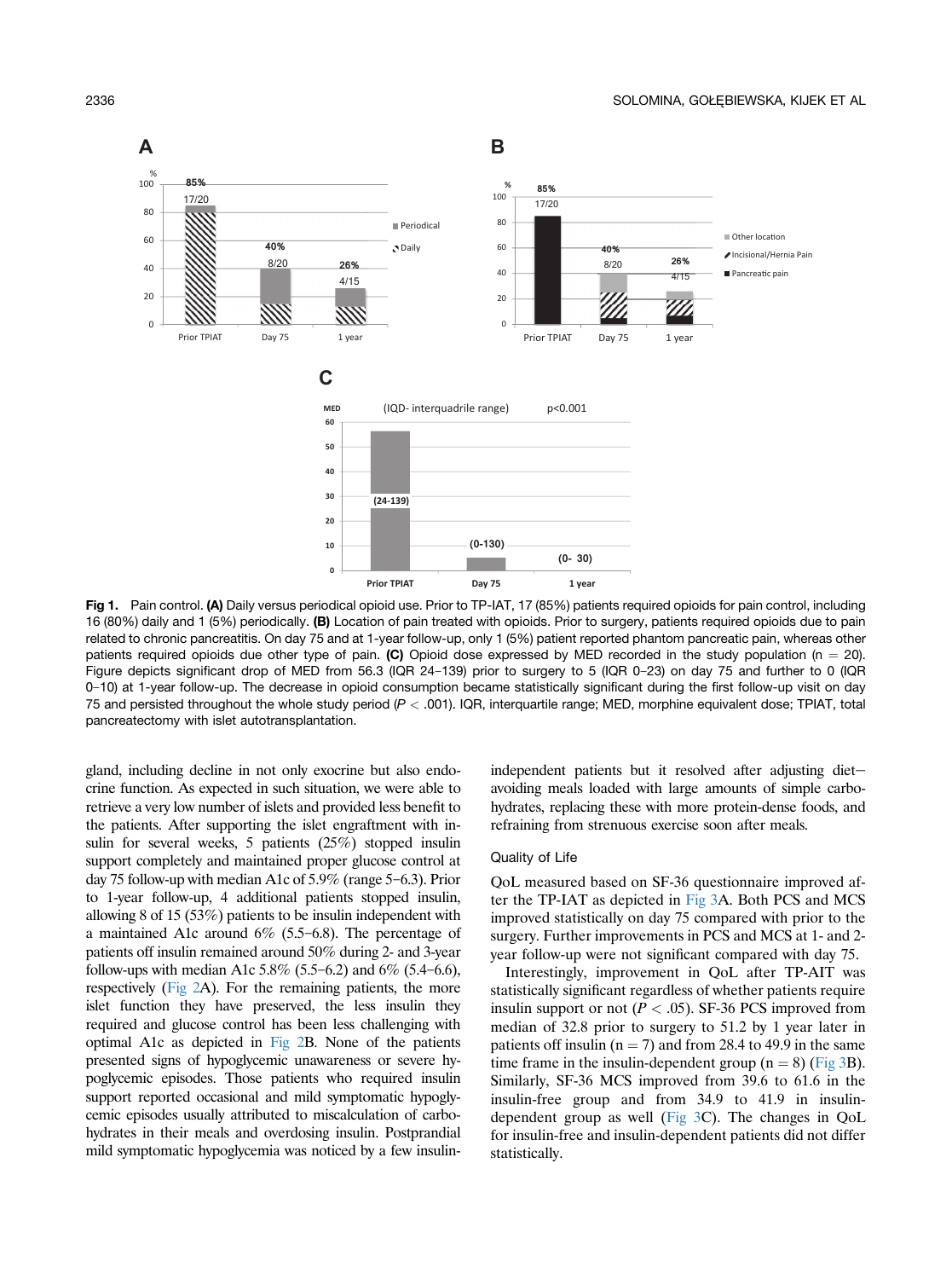<span id="page-4-0"></span>

Fig 2. Glycemic control after total pancreatectomy with islet autotransplantation (TPIAT). (A) Insulin independence rate and A1c in study patients before and after the TPIAT. (B) Number of patients requiring supplementation of different dose of insulin at 1-year follow-up after TPIAT and corresponding values of A1c. The higher insulin requirements, the higher median A1c was observed. Values in brackets represent minimum and maximum value.

## **DISCUSSION**

Severe, recurrent, or persistent abdominal pain in patients with CP remains a main debilitating factor leading to poor appetite, weakness, low energy level, anxiety, and depression that severely compromise patients' QoL. When pain becomes intractable, despite the best medical management, surgical intervention may be indicated. Although TP has traditionally been considered as a last resort [\[9,10\],](#page-6-0) this option has become more attractive for patients in earlier stages of their disease as the techniques of islet isolation, preservation, and autotransplantation have improved. The main advantage of TP-IAT over TP alone is preservation of beta-cell mass, allowing for improved glucose control, even prevention of diabetes and enhancement in overall QoL in both the short and long term. Here, we presented the most recent results after TP-IAT in our institution.

Most of our patients obtained complete or near-complete pain relief after the procedure. Opioid use in our patients decreased over time and that trend was sustained over the whole year. Not only did fewer patients require opioids after recovery from surgery than before, but they also used them

on a less regular basis, periodically rather than daily. It should also be highlighted that in the majority of patients after surgery, opioids were used to alleviate a different, new type of pain related to other medical problems such as hernia, fibromyalgia, or arthritis. Therefore, opioid usage as a measurement of outcome of TP-IAT is not optimal, possibly being confounded by different comorbidities, but remains a practical tool.

Other studies confirmed our findings. TP-IAT provided statistically significant reduction in median daily morphine requirements, and number of patients requiring regular opiate analgesia preoperatively and postoperatively [\[5,11\].](#page-6-0) Garcea et al reported that 97% of all patients were satisfied with their operation, with more than 90% reporting that their pancreas pain was gone completely [\[11\].](#page-6-0) Additionally, a recent study revealed that 55% of patients with pain due to chronic nonalcoholic pancreatitis were diagnosed with clinical depression, and 39% were at risk for opioid misuse. The authors of this study identified several factors associated with higher opioid misuse measure scores, including increased depressive symptoms, increased pain rating at the time of the office visit, and impairment of psychological QoL [\[12\]](#page-6-0).

One of our patients presented postoperatively with phantom pancreatic pain but with decreased opioid usage from daily prior to surgery to periodically after. In another individual with an 8-year history of CP, pancreatic type of pain subsided for 6 months but reappeared. Both patients had a history of multiple endoscopic decompressions of the main pancreatic duct with stent placements. Chinnakotla et al in their analysis of over 500 cases found that patients with a prolonged duration of narcotic use  $($  > 5 years) and repetitive endoscopic stenting (>3 previous stents) before TP-IAT were more likely to have persistent pain or pro-longed narcotic use postoperatively [\[6\].](#page-6-0) The results from multiple centers suggest that surgical intervention earlier in the course of the disease is associated with favorable outcomes (ie, improved pain control and the potential for less narcotic dependence)  $[13-15]$  $[13-15]$ . A possible explanation for this finding is the visceral and central nerve sensitization as major mechanisms underlying pain in CP, which occur over time and once developed are often refractory to definitive treatment even with radical surgery [\[16\].](#page-6-0)

As far as blood glucose control, insulin-independence rates after TP-IAT in our patients of 25% at day 75 and around 50% afterward are consistent with reports of 24% to 40% from other institutions [\[5\].](#page-6-0) Our remaining patients, despite requiring postoperative insulin support, also clearly benefitted from islet autotransplantation. The more islet function patients have preserved, the less insulin they required, and it was much easier to achieve proper glucose control and maintain optimal A1c, which has important clinical implications allowing for better prevention of development of secondary diabetic complications in the long term. The critical role of function of even some islet mass measured as positive serum c-peptide has been extensively described for islet allotransplantation [\[17\].](#page-6-0)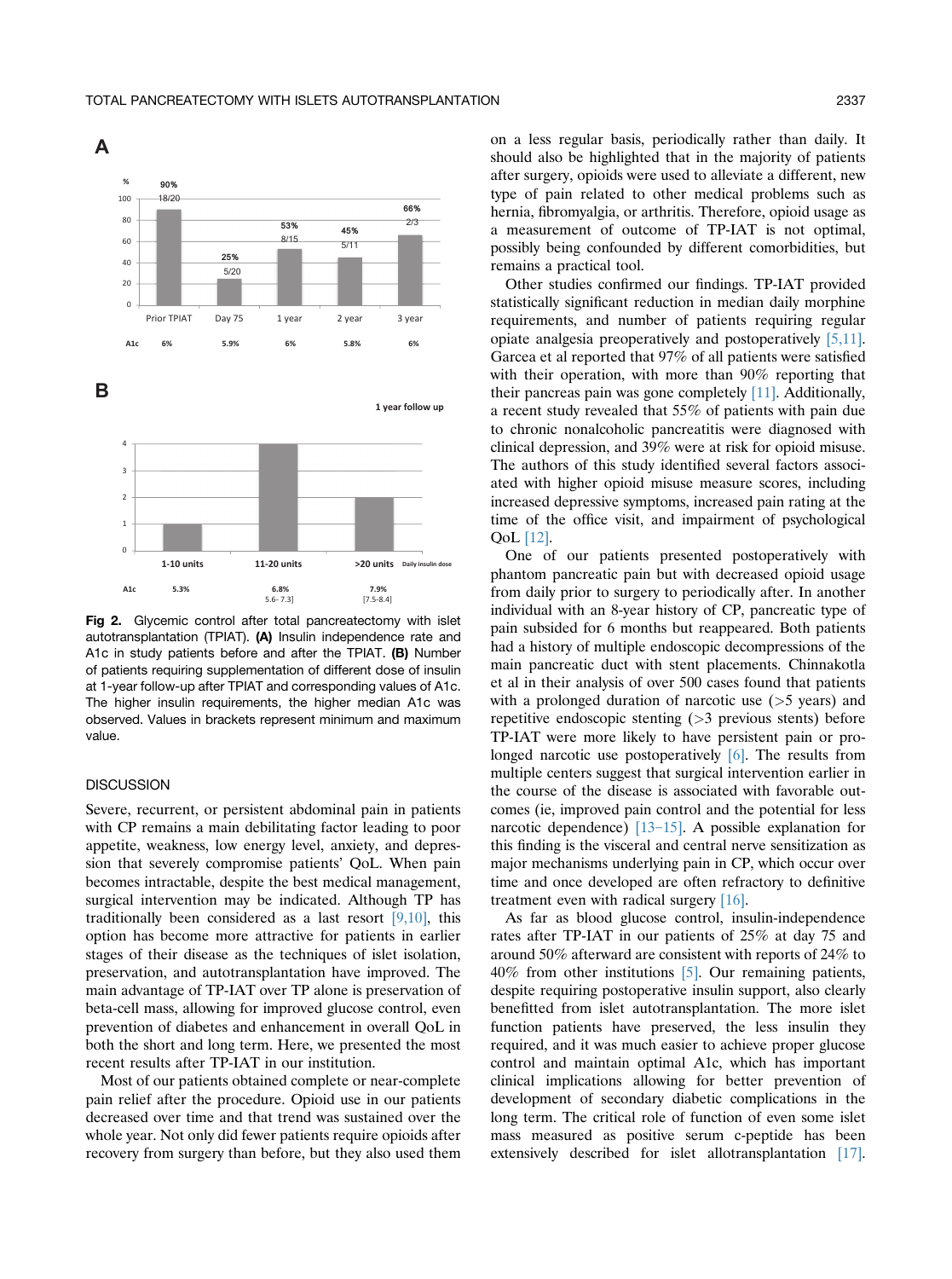<span id="page-5-0"></span>

Fig 3. Improvement in QoL based on SF36 Physical Component Score (PCS) and Mental Component Score (MCS). (A) Both PCS and MCS improved statistically on day 75, 1year and 2 year follow up after total pancreatectomy with islet autotransplantation (TPIAT) ( $P <$ .05) compared with prior to the surgery. Further improvements in PCS and MCS were not significant comparing to day 75. (B) Improvement in quality of life (QoL) after TPAIT based of Short Form (SF)-36 PCS was statistically significant 1 year after the procedure regardless of whether patients require insulin support or not  $(P < .05)$ . The changes in QoL for insulin-free and insulin-dependent patients did not differ statistically (NS). (C) Improvement in QoL after TPAIT based off SF-36 MCS was statistically significant 1 year after the procedure regardless of whether patients require insulin support or not  $(P < .05)$ . The changes in QoL for insulin-free and insulin-dependent patients did not differ statistically (NS). Tx, transplantation.

Patients with positive c-peptide have improved glucose control and lower chances for severe hypoglycemic episodes compared with those without any islet mass [\[17\].](#page-6-0) A study from the United Kingdom highlighted that results of islet autotransplantation were not uniform across the world. Success depends on center experience, patient population, and timing of the operation in relation to progression of the disease [\[11\].](#page-6-0) Insulin-independence rate after TP-IAT presented in that study was only 5% with no benefit of improvement in A1c in contrast to US centers. Such outcomes lead to delays in completing TP, because it would inevitably render patient diabetic. Subsequently, pancreas and islet destruction progress over the time, leading to even worse endocrine as well as pain control outcomes. In such situations, disappointed payers or insurance as well as

patients lose enthusiasm for the procedure. The only way to brake such a vicious cycle is to identify proper candidates early for the TP procedure according to the strategy we described in the introduction, and offer them TP-IAT soon enough to preserve islet function and prevent opioid dependence.

Postprandial hypoglycemia has been described in pancreas and islet transplant patients and is most likely related to delayed inhibition of insulin secretion stimulated by a meal due to nonphysiologic location and blood supply of the islets in the patient after the transplant.

Overall, patients' QoL improved after TP-IAT in our series, which is in agreement with previous reports [\[6,11,13\].](#page-6-0) Improvement in QoL correlated with pain relief after the procedure allowing a return to daily activities and social and